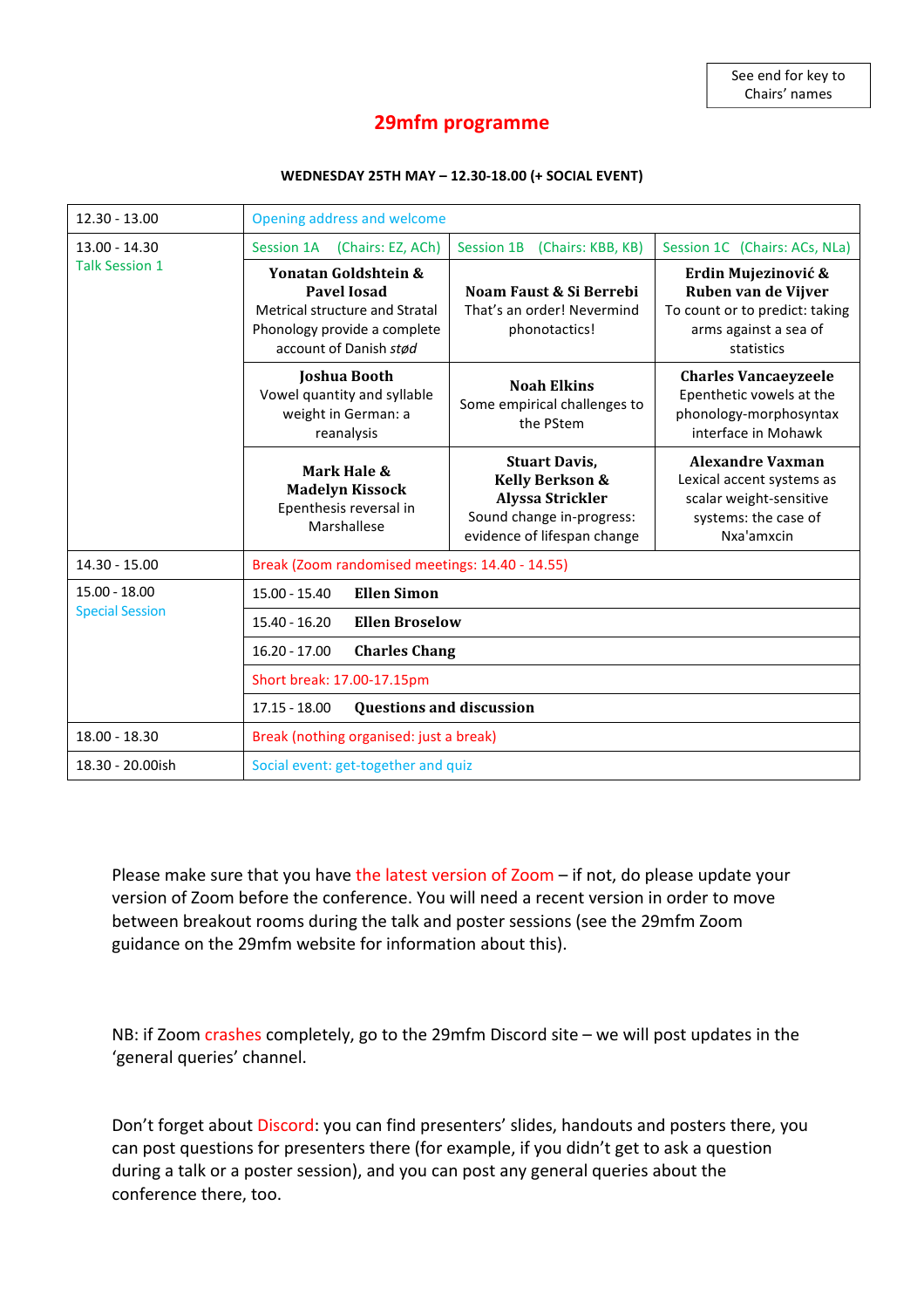#### **THURSDAY 26TH MAY – 9.00-14.30**

| $9.00 - 10.30$           | <b>Session 2A</b><br>(Chairs: PSt, JB)                                                                       | <b>Session 2B</b><br>(Chairs: NLo, PI)                                                            | <b>Session 2C</b><br>(Chairs: TS, QD) |  |  |  |
|--------------------------|--------------------------------------------------------------------------------------------------------------|---------------------------------------------------------------------------------------------------|---------------------------------------|--|--|--|
| <b>Talk Session 2</b>    | Shu-chen Ou &                                                                                                |                                                                                                   |                                       |  |  |  |
|                          |                                                                                                              | Johanna Basnak &                                                                                  |                                       |  |  |  |
|                          | <b>Zhe-chen Guo</b>                                                                                          | Mitsuhiko Ota                                                                                     | <b>Katalin Balogné Bérces</b>         |  |  |  |
|                          | Is onset-consonant                                                                                           | Do form-learning biases align                                                                     | Mixed parameter settings              |  |  |  |
|                          | lengthening a universal word                                                                                 | with typological frequencies?                                                                     | derive asymmetrical RVA               |  |  |  |
|                          | beginning cue?                                                                                               | A study in harmonic and                                                                           | systems                               |  |  |  |
|                          | A cross-linguistic study of                                                                                  | disharmonic words                                                                                 |                                       |  |  |  |
|                          | English and French listeners                                                                                 |                                                                                                   |                                       |  |  |  |
|                          | <b>Hyunjin Lee</b>                                                                                           | <b>Maelys Salingre</b>                                                                            | Markus Pöchtrager                     |  |  |  |
|                          | Perceptual study of [i] vowel                                                                                | Testing length effects in                                                                         | The weak vowels of English:           |  |  |  |
|                          | epenthesis in English                                                                                        | Japanese apophonic                                                                                | openness as structure                 |  |  |  |
|                          | loanwords in Korean                                                                                          | compounds                                                                                         |                                       |  |  |  |
|                          | Faith Chiu, Edoardo                                                                                          |                                                                                                   |                                       |  |  |  |
|                          | Cavirani, Nancy Kula &                                                                                       | <b>Donald Alasdair Morrison</b>                                                                   |                                       |  |  |  |
|                          | <b>John Harris</b>                                                                                           | Vowel allophony in Ness                                                                           | Daniel Bürkle                         |  |  |  |
|                          | L1 inventory influences on L2                                                                                | Gaelic: phonetic and                                                                              | Against listener-oriented             |  |  |  |
|                          | English plosive voicing                                                                                      | phonological patterns of                                                                          | sub-phonemic differentiation          |  |  |  |
|                          | perception: data from L1                                                                                     | laxing and retraction                                                                             |                                       |  |  |  |
|                          | Arabic, Flemish, Greek and                                                                                   |                                                                                                   |                                       |  |  |  |
|                          | <b>Cypriot Greek listeners</b>                                                                               |                                                                                                   |                                       |  |  |  |
| $10.30 - 11.00$          | Break (Zoom randomised meetings: 10.40 - 10.55)                                                              |                                                                                                   |                                       |  |  |  |
| $11.00 - 12.30$          | <b>Semra Baturay-Meral</b>                                                                                   |                                                                                                   |                                       |  |  |  |
| <b>Poster Session 1</b>  | The parametric hierarchies and (sub-)parametric choices in word final lenition                               |                                                                                                   |                                       |  |  |  |
|                          | <b>Yunting Gu</b>                                                                                            |                                                                                                   |                                       |  |  |  |
| (Chair: FTT)             | Sonority sequencing principle is perceptual not phonological                                                 |                                                                                                   |                                       |  |  |  |
| first: video viewing     | <b>Matthew King</b>                                                                                          |                                                                                                   |                                       |  |  |  |
| then: breakout rooms for | Hypocoristics in Chilean Spanish: a Stratal OT analysis                                                      |                                                                                                   |                                       |  |  |  |
| each poster              | <b>Joy Kwon</b>                                                                                              |                                                                                                   |                                       |  |  |  |
|                          |                                                                                                              | How L1-Korean L2-English learners perceive and learn English front vowels: a phonological account |                                       |  |  |  |
|                          | Nicola Lampitelli & Shanti Ulfsbjorninn                                                                      |                                                                                                   |                                       |  |  |  |
|                          |                                                                                                              | Class polarity and the Italian subjunctive: a phonological item-and-arrangement account           |                                       |  |  |  |
|                          | Merosobo Lawson-Ikuru                                                                                        |                                                                                                   |                                       |  |  |  |
|                          | Phrasal tonology of Ogbia                                                                                    |                                                                                                   |                                       |  |  |  |
|                          | T.J. Martin                                                                                                  |                                                                                                   |                                       |  |  |  |
|                          | Neighborhood density distinguishes historical lexical strata in Turkish<br>Kuniya Nasukawa & Phillip Backley |                                                                                                   |                                       |  |  |  |
|                          | Representing nasal vowels in Precedence-free Phonology                                                       |                                                                                                   |                                       |  |  |  |
|                          | <b>Brandon Prickett</b>                                                                                      |                                                                                                   |                                       |  |  |  |
|                          | Boomerang constraints: a mechanism for Duke-of-York mappings in harmonic serialism                           |                                                                                                   |                                       |  |  |  |
|                          | <b>Michela Russo</b>                                                                                         |                                                                                                   |                                       |  |  |  |
|                          |                                                                                                              | Lenition and locality in phonology: voicing and Gorgia in Tuscan dialects                         |                                       |  |  |  |
|                          | <b>Nate Shaftoe</b>                                                                                          |                                                                                                   |                                       |  |  |  |
|                          | ROOT-first deletion in Harmonic Serialism                                                                    |                                                                                                   |                                       |  |  |  |
|                          | <b>Islam Youssef</b>                                                                                         |                                                                                                   |                                       |  |  |  |
|                          | Consonant variation as feature typology: a view from Arabic                                                  |                                                                                                   |                                       |  |  |  |
|                          | <b>Fabian Zuk</b>                                                                                            |                                                                                                   |                                       |  |  |  |
|                          |                                                                                                              | Representational strength and the internal logic of vowel reduction                               |                                       |  |  |  |
| 12.30 - 13.30            | Break (nothing organised: just a break)                                                                      |                                                                                                   |                                       |  |  |  |
| 13.30 - 14.30            | <b>Session 3A</b><br>(Chairs: JS, KBB)                                                                       | <b>Session 3B</b><br>(Chairs: CU, CS)                                                             | <b>Session 3C</b><br>(Chairs: KB, PI) |  |  |  |
| <b>Talk Session 3</b>    |                                                                                                              | Sören Tebay                                                                                       | Aljoša Milenković                     |  |  |  |
|                          | <b>Veronica Miatto</b>                                                                                       | Headed spans and                                                                                  | <b>Stratification versus</b>          |  |  |  |
|                          | Facial places of articulation in<br>ASL                                                                      | asymmetric non-triggers in                                                                        | gradualness: opaque metrical          |  |  |  |
|                          |                                                                                                              | vowel harmony                                                                                     | structure in Gallipoli Serbian        |  |  |  |
|                          | Ekaterina Medvedeva,                                                                                         |                                                                                                   |                                       |  |  |  |
|                          | Prithivi Pattanayak,                                                                                         |                                                                                                   | Krishan Chaursiya &                   |  |  |  |
|                          | Razieh Shojaei & Eva                                                                                         | <b>Mohammed Al-Ariqy</b>                                                                          | Paroma Sanyal                         |  |  |  |
|                          | Zimmermann                                                                                                   | Definite determiners in                                                                           | Acquisition of 4-way laryngeal        |  |  |  |
|                          | (Un)Accentedness is not                                                                                      | Tihaami Yemeni Arabic                                                                             | contrast by the speakers of           |  |  |  |
|                          | enough: the typology of                                                                                      |                                                                                                   | 2-way contrast languages              |  |  |  |
|                          | lexical accent competition                                                                                   |                                                                                                   |                                       |  |  |  |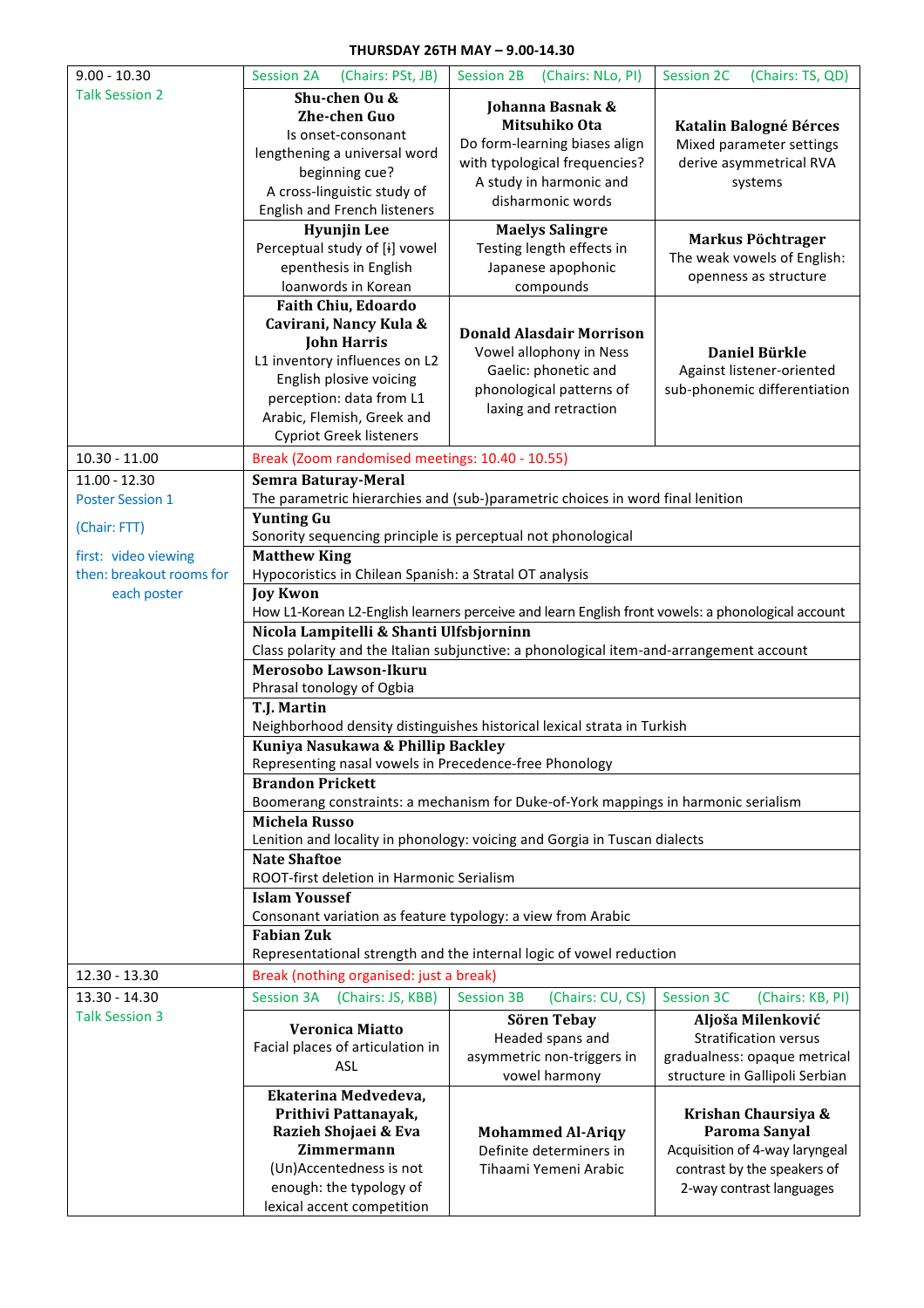### **FRIDAY 27TH MAY – 13.00-18.15**

| 13.00 - 14.30            | <b>Session 4A</b><br>(Chairs: IY, FTT)                                                                            | <b>Session 4B</b><br>(Chairs: PSz, MP)                                                        | Session 4C<br>(Chairs: KS, MO)         |  |  |  |
|--------------------------|-------------------------------------------------------------------------------------------------------------------|-----------------------------------------------------------------------------------------------|----------------------------------------|--|--|--|
| <b>Talk Session 4</b>    |                                                                                                                   |                                                                                               | Ivan Yuen, Nan Xu                      |  |  |  |
|                          |                                                                                                                   |                                                                                               | Rattanasone & Katherine                |  |  |  |
|                          | Ruihua Yin &                                                                                                      |                                                                                               | Demuth                                 |  |  |  |
|                          | Jeroen van de Weijer                                                                                              | <b>Tobias Scheer</b>                                                                          | Acquiring the Australian               |  |  |  |
|                          | Languages do not favour                                                                                           | Hiatus in French: a unified                                                                   | English phonemic vowel length          |  |  |  |
|                          | large sonority distances                                                                                          | analysis of liaison and elision                                                               | distinction: L2 production and         |  |  |  |
|                          |                                                                                                                   |                                                                                               | perception evidence from               |  |  |  |
|                          |                                                                                                                   |                                                                                               | Mandarin-speakers                      |  |  |  |
|                          | Janet Watson, Gisela                                                                                              |                                                                                               | Yuhyeon Seo, Olga                      |  |  |  |
|                          | Tome Lourido &                                                                                                    | Shanti Ulfsbjorninn                                                                           | Dmitrieva &                            |  |  |  |
|                          | Abdullah al-Mahri                                                                                                 | A substance free diachronic                                                                   | Alejandro Cuza                         |  |  |  |
|                          | Epenthesis and vowel                                                                                              | path for non-assimilatory initial                                                             | Phonological categorization of         |  |  |  |
|                          | intrusion in Central Dhofari                                                                                      | nasalization in Lakes Plain                                                                   | Korean stops by heritage and           |  |  |  |
|                          | Mehri                                                                                                             |                                                                                               | second language speakers               |  |  |  |
|                          | Aleksei Nazarov &                                                                                                 | <b>Alex Chabot</b>                                                                            | Beata Łukaszewicz, Janina              |  |  |  |
|                          | <b>Brian Smith</b>                                                                                                | Fortition in Campidanese                                                                      | Mołczanow &                            |  |  |  |
|                          | Indexation helps! Under- and                                                                                      | Sardinian can only be                                                                         | Anna Łukaszewicz                       |  |  |  |
|                          | overfitting in lexically specific                                                                                 | understood as Substance-Free                                                                  | Pretonic lengthening in a              |  |  |  |
|                          | phonology                                                                                                         | Phonology                                                                                     | hybrid lexical-grammatical             |  |  |  |
|                          |                                                                                                                   |                                                                                               | stress system                          |  |  |  |
| 14.30 - 15.00            | Break (Zoom randomised meetings: 14.40 - 14.55)                                                                   |                                                                                               |                                        |  |  |  |
| $15.00 - 16.30$          | Maksymilian Dąbkowski                                                                                             |                                                                                               |                                        |  |  |  |
| <b>Poster Session 2</b>  | A Q-Theoretic solution to A'ingae postlabial raising                                                              |                                                                                               |                                        |  |  |  |
| (Chair: HN)              |                                                                                                                   | <b>Colin Davis</b>                                                                            |                                        |  |  |  |
|                          | The morpho-phonology of an English diminutive                                                                     |                                                                                               |                                        |  |  |  |
| first: video viewing     | <b>Karee Garvin</b>                                                                                               |                                                                                               |                                        |  |  |  |
| then: breakout rooms for |                                                                                                                   | Implementing jaw movement constraints in the syllable architecture                            |                                        |  |  |  |
| each poster              |                                                                                                                   | Xueqi He, Elliot Stork, Ruken Bastimar & Jenna Conklin                                        |                                        |  |  |  |
|                          |                                                                                                                   | Typological absence of prefix-controlled consonant harmony not due to learning bias           |                                        |  |  |  |
|                          | <b>Sarang Jeong</b>                                                                                               |                                                                                               |                                        |  |  |  |
|                          | Parasitic OCP and constraint dependence: evidence from Russian                                                    |                                                                                               |                                        |  |  |  |
|                          | Jesús Jiménez Martínez                                                                                            |                                                                                               |                                        |  |  |  |
|                          | The rhythm in hexasyllables: personal style and grammar limitations                                               |                                                                                               |                                        |  |  |  |
|                          | <b>Niamh Kelly</b><br>Creating a new category over time: acquisition of voicing in English /z/ by an L1 Norwegian |                                                                                               |                                        |  |  |  |
|                          | speaker in a 25-year period                                                                                       |                                                                                               |                                        |  |  |  |
|                          | <b>Chin-Ting Liu</b>                                                                                              |                                                                                               |                                        |  |  |  |
|                          |                                                                                                                   | On the interaction of the 'OCP' & 'principle of ups and downs' in Mandarin tone 4 alternation |                                        |  |  |  |
|                          | Nabila Louriz                                                                                                     |                                                                                               |                                        |  |  |  |
|                          | Acoustic cues in nasality adaptation                                                                              |                                                                                               |                                        |  |  |  |
|                          | <b>Connor Mayer</b>                                                                                               |                                                                                               |                                        |  |  |  |
|                          |                                                                                                                   | Gradient opacity in Uyghur backness harmony: a large-scale corpus study                       |                                        |  |  |  |
|                          | Zachary Metzler & Chris Golston                                                                                   |                                                                                               |                                        |  |  |  |
|                          | Label free prosody                                                                                                |                                                                                               |                                        |  |  |  |
|                          | <b>Chelsea Sanker</b>                                                                                             |                                                                                               |                                        |  |  |  |
|                          | What do headphone checks gain us?                                                                                 |                                                                                               |                                        |  |  |  |
|                          | Péter Szigetvári                                                                                                  |                                                                                               |                                        |  |  |  |
|                          | What makes KIT HAPPY?                                                                                             |                                                                                               |                                        |  |  |  |
| $16.30 - 17.00$          | Break (nothing organised: just a break)                                                                           |                                                                                               |                                        |  |  |  |
| 17.00 - 18.00            | <b>Session 5A</b><br>(Chairs: SD, NK)                                                                             | <b>Session 5B</b><br>(Chairs: CS, CU)                                                         | <b>Session 5C</b><br>(Chairs: EB, FTT) |  |  |  |
| <b>Talk Session 5</b>    | Sajib Ghosh & Ewa                                                                                                 |                                                                                               | Arto Anttila &                         |  |  |  |
|                          | Czaykowska-Higgins                                                                                                | <b>Jonah Katz</b>                                                                             | <b>Giorgio Magri</b>                   |  |  |  |
|                          | Extended geminates, stratum                                                                                       | Generative textsetting and<br>responsion in old-school                                        | Sensitivity to string length           |  |  |  |
|                          | ordering, and moraic onsets                                                                                       | hip-hop                                                                                       | and feature count subverts             |  |  |  |
|                          | in Bangla/Bengali                                                                                                 |                                                                                               | MaxEnt universals                      |  |  |  |
|                          | <b>Julianne Kapner</b>                                                                                            |                                                                                               |                                        |  |  |  |
|                          | Kie Zuraw & Paolo Roca                                                                                            | Affixal and default fixed                                                                     | <b>Katherine Russell</b>               |  |  |  |
|                          | OPM Rhythms                                                                                                       | segmentism: new categories                                                                    | Nasalization in Atchan:                |  |  |  |
|                          |                                                                                                                   | for fixed elements in                                                                         | morpheme-specific harmony              |  |  |  |
|                          |                                                                                                                   | reduplication                                                                                 |                                        |  |  |  |
| 18.00 - 18.15            | <b>Close and farewell</b>                                                                                         |                                                                                               |                                        |  |  |  |